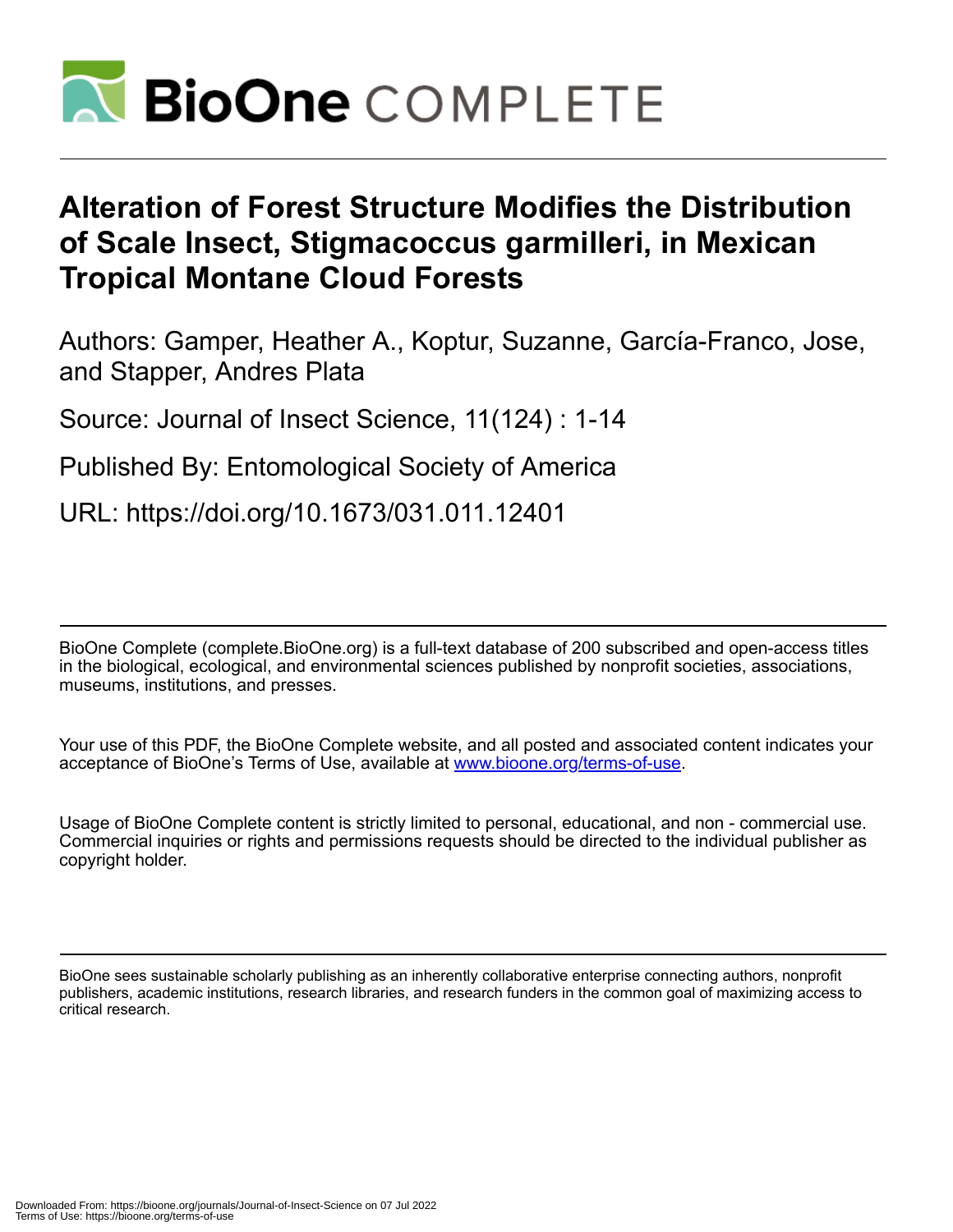

## **Alteration of forest structure modifies the distribution of scale insect,** *Stigmacoccus garmilleri***, in Mexican tropical montane cloud forests**

Heather A. Gamper<sup>1,2a\*</sup>, Suzanne Koptur<sup>1b</sup>, Jose García-Franco<sup>3c</sup>, and Andres Plata Stapper<sup>1,4d</sup>

<sup>1</sup>Department of Biological Sciences, Florida International University, Miami, Florida 33199, USA<br><sup>2</sup>Department of Geography, Florida State University, Tallabasses, FL 33206, USA <sup>2</sup>Department of Geography, Florida State University, Tallahassee, FL 32306, USA<br><sup>3</sup>Departamento de Ecología Eunciopal, Instituto de Ecología, Xalapa, Veracruz 9 I  $^3$ Departamento de Ecología Funcional, Instituto de Ecología, Xalapa, Veracruz 91070, Mexico<br>"Department of Biologíael Science, Florida State University, Tallabassee, EL 32306, USA Department of Biological Science, Florida State University, Tallahassee, FL 32306, USA **Abstract**

*Stigmacoccus garmilleri* Foldi (Hemiptera: Margarodidae) is an ecologically important honeydew-producing scale insect associated with oak trees (*Quercus* spp.) in highland forests of Veracruz, Mexico. The honeydew exudates of *S. garmilleri* serve as a significant nutrient source to many species of birds, insects, and sooty molds. Oak trees found in the forest interior, forest edge, and those scattered in pasture areas support scale insect colonies, though the pattern of insect infestations on trees within these varying landscape types has not been elucidated. This study aims to describe the distribution of scale insect infestation and any distinctions in honeydew production based on tree location. Scale insect density, honeydew volume, and sugar concentration were surveyed throughout a continuous landscape that included both patches of forest and scattered pasture trees. In addition, the anal filament through which the honeydew drop is secreted was also measured and was experimentally removed to test and measure regrowth. Scale insect densities on tree trunks were greatest on pasture trees, while intermediate densities were found on trees at the forest edge, and low densities on interior forest trees, suggesting that trees in disturbed areas are more susceptible to scale insect infestation. Trees with small diameters at breast height had significantly higher insect densities than trees with medium to large diameters. Trunk aspect (North, South, East, and West) was not a significant determinant of scale insect density. In forested areas higher densities of scale insects were found at three meters height in comparison to lower heights. Sugar concentrations and drop volumes of honeydew in forest and pasture areas were not significantly different. However, scale-insect anal tubes/filaments were significantly longer in pasture than they were in forests. Sugar concentrations of honeydew appeared to be positively correlated with temperature and negatively correlated with relative humidity. Experiments indicated that anal filaments could grow approximately 4 mm every 24 hours, and average tube growth was significantly faster in pasture than in forest, suggesting that there may be a physiological effect on the insect due to landscape disturbance. The results obtained in this study describe the increases in scale insect infestation of trees with forest disturbance. The effect of these increased scale insect densities on the host tree physiology is still to be resolved.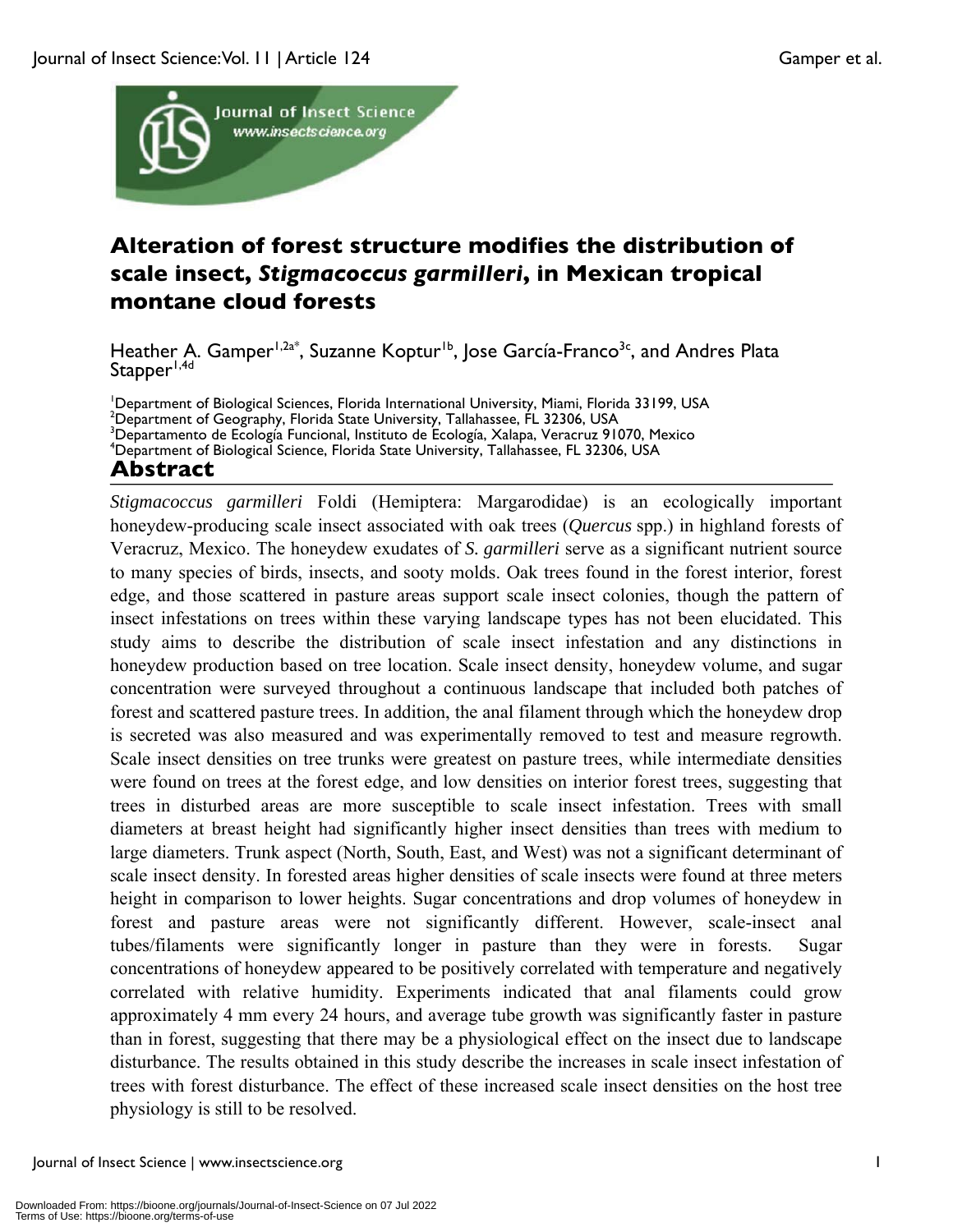#### **Keywords:** habitat fragmentation, land use change, Margarodidae, plant-animal interactions, Stigmacoccidae Correspondence: a Hag05c@my.fsu.edu, b kopturs@fiu.edu, c franco@ecologia.edu.mx, d platastapper@bio.fsu.edu, \*Corresponding author **Editor:** Todd Shelly was Editor of this paper. **Received:** 7 October 2010, **Accepted:** 5 May 2011 **Copyright :** This is an open access paper. We use the Creative Commons Attribution 3.0 license that permits

unrestricted use, provided that the paper is properly attributed. **ISSN:** 1536-2442 | Vol. 11, Number 124

#### **Cite this paper as:**

Gamper HA, Koptur S, García-Franco J, Stapper AP. 2011. Alteration of forest structure modifies the distribution of scale insect, *Stigmacoccus garmilleri*, in Mexican tropical montane cloud forests*. Journal of Insect Science* 11:124 available online: insectscience.org/11.124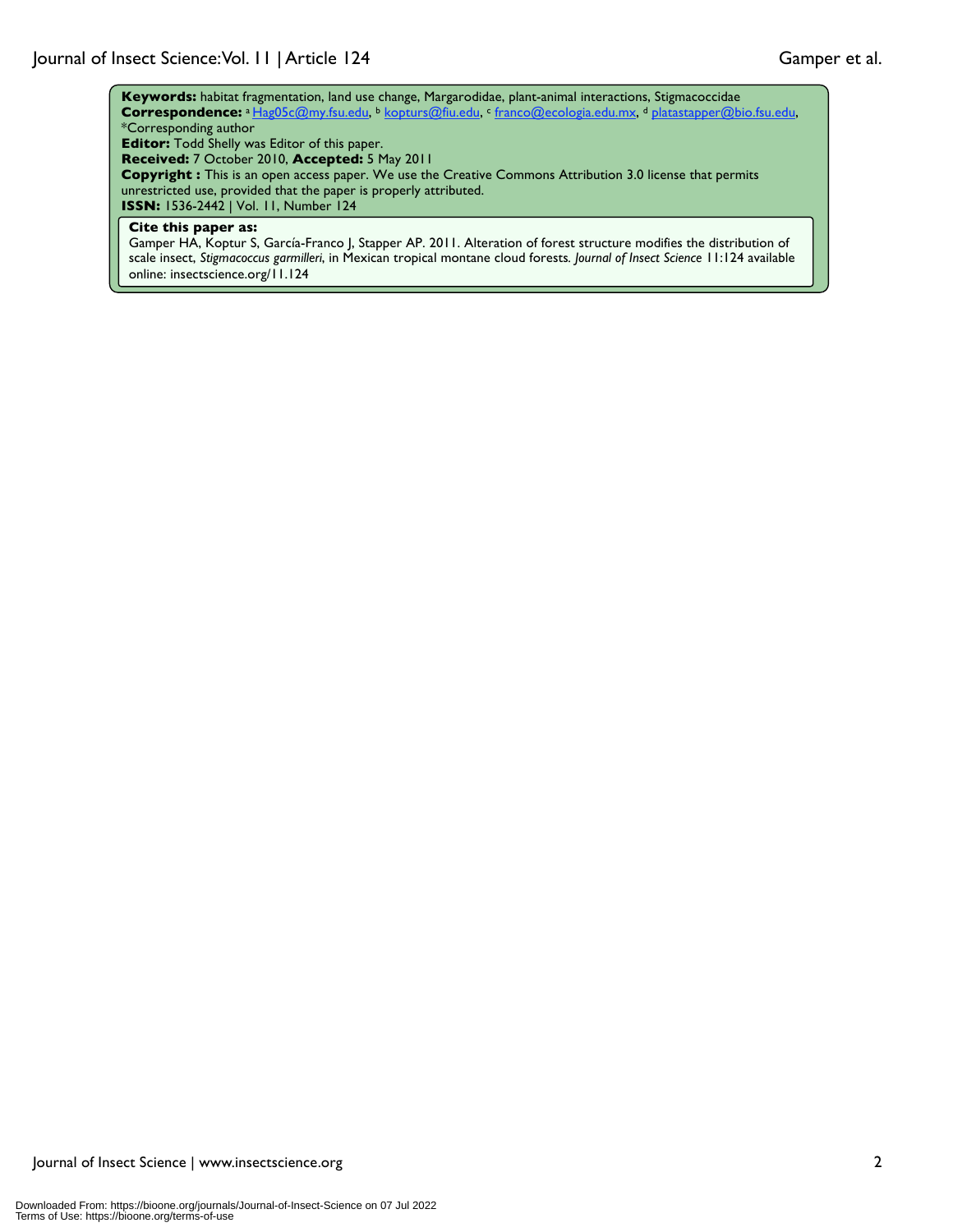#### **Introduction**

The montane cloud forests of northeastern Mexico have a high concentration of endemism and are increasingly vulnerable to climate change, deforestation, and habitat fragmentation (Markham 1998; Bubb et al. 2004). Ninety percent of the original montane cloud forest in Mexico has been lost (Ramirez-Marcial et al. 2001). Remaining forests are discontinuously distributed and commonly form an abrupt boundary with adjacent grazed grassland, small agricultural fields, and clearings for houses and community structures. As habitat fragmentation becomes more pervasive throughout the world, our understanding of forest fragmentation has also grown more sensitive to context. The species interactions initiated with fragmentation and postfragmentation disturbance regimes may magnify the impacts of fragmentation (Laurance 2002; Ewers and Didham 2006; Malanson et al. 2007).

A notable feature of the highly fragmented montane forests of central Veracruz, Mexico, is the interaction between oak trees (*Quercus* spp.) and phloem-feeding scale insects (Gamper and Koptur 2010), identified as *Stigmacoccus garmilleri* Foldi (Hemiptera: Margarodidae) (Foldi 1995; Hodgson et al. 2007). Immature *S. garmilleri* instars colonize trunks and branches by burrowing under tree bark. The scale insects insert their mouthparts, called stylets, into phloem cells and feed on phloem. The phloem of the host plant is rich in carbohydrates but low in compounds containing soluble nitrogen and amino acids, which are necessary to the insects for protein building (Gullan and Kosztarab 1997). Phloem feeding insects therefore ingest and excrete large quantities of carbohydrates in the process of acquiring sufficient amino acids (Wäckers 2000). This waste excretion, termed honeydew, forms droplets at the end of long anal tubes, or anal filaments (Figure 1). Honeydew-producing insects tend to eliminate copious honeydew, live in groups, and are typically sedentary or semi-sedentary (Williams and Williams 1980). For several months of the year *S. garmilleri* resides within the tree in the form of these feeding instars. Adult female and male insects develop and can be found mating on the surface of the tree (Figure 2). Details of the life cycle of *S. garmilleri* were described by Hodgson et al (2007).

In some ecosystems, honeydew forms important ecological links within trophic levels and occasionally represents the primary carbohydrate food source for diverse group of organisms (Grant and Beggs 1989). Birds are commonly found foraging on and defending the rich and abundant honeydew resource originating from *S. garmilleri* (Gamper and Koptur 2010). The honeydew of *S. garmilleri* also provides food for a varied community of arthropods such as ants, vespid wasps (Figure 3A), honeybees (*Apis mellifera*), mites (*Anystis* sp.) (Figure 3B), and dipteran species. Furthermore, honeydew provides nourishment for a dense growth of black sooty mold that in turn provides habitat for many invertebrates (Didham 1993; HA Gamper unpublished data) and may provide nourishment for bacteria and fungi that decompose the litter on the forest floor (Morales 1991), although Wardhaugh and Didham (2006) found lower decomposition rates in high honeydew areas.

Despite the importance of honeydew in montane forests of Mexico, little is known about the distribution of scale insect colonies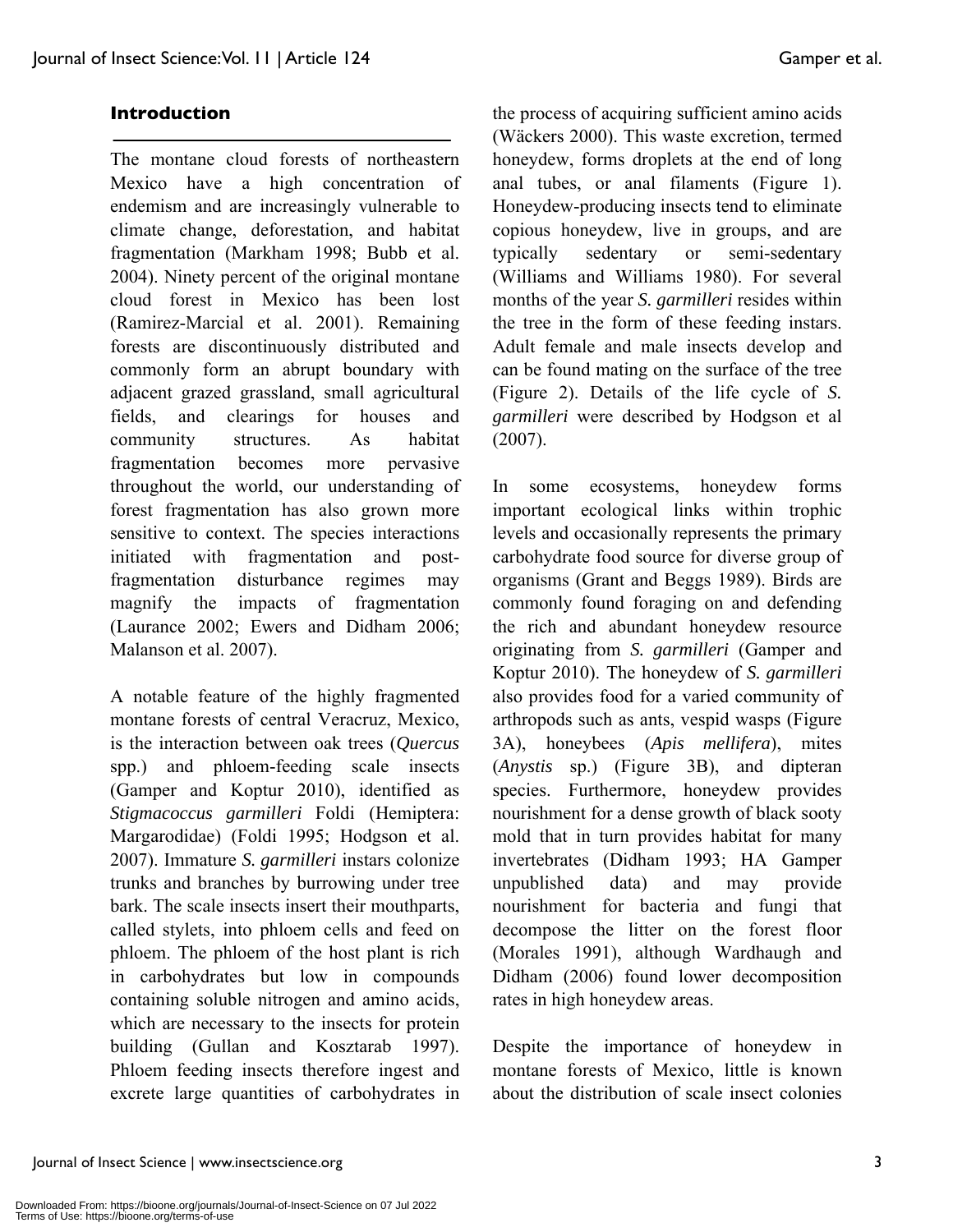in the present landscape. Insects that are concealed while feeding, such as sap-sucking scale insects, stem-borers, and leaf miners, are likely to have heterogeneous spatial distributions in the host environment (Wardhaugh et al. 2006). Changes to the forest structure may alter the density and distribution of scale insects and the honeydew resource. Local factors such as tree species, tree size, growth rate, genotype, and exposure are believed to generate the large population variances observed between adjacent trees (Gaze and Clout 1983; Kelly 1990; Didham 1993). Individual trees can also be vertically stratified into discrete zones or layers from the roots to the crown (Didham and Fagan 2004). In New Zealand beech forests the within-tree distribution of the sooty beech scale was vertically stratified with the greatest insect densities occurring on bark surfaces in the canopy instead of on lower trunk surfaces (Wardhaugh et al. 2006).

The study presented here investigates populations of *S. garmilleri*, a scale insect whose stable persistence benefits an array of species in a Mexican tropical montane cloud forest habitat that has undergone considerable land-use change. The main objective of this work is to compare the distribution of scale insects and their honeydew production on the host tree in three distinct habitats, namely forest interior, forest edge, and isolated pasture.

#### **Materials and Methods**

#### **Study site**

The study was conducted in tropical montane forest near the town of Chiconquiaco, in the state of Veracruz, Mexico (Figure 4). The area has three seasons: moderately dry and cool from October to March, dry and warm from April to May, and wet and warm from June to September. Mean annual temperature is 15.2° C and total mean annual precipitation is 1532 mm) (Williams-Linera et al. 2000). The area was covered by heavy fog on most days, and humidity levels typically remain high even during the relatively dry months. The elevation was approximately 2000 m, and the habitat was a mosaic of mature forest patches, cattle pastures, and small cornfields. The study trees were located in two  $\sim$  25 ha forest patches and two  $\sim$  35 ha pasture areas all on west-facing slopes. All sites were separated by at least 1 km. Forest areas had closed canopies dominated by *Quercus* spp., and pasture areas were open and included a few, large, scattered *Quercus* spp. individuals. Forest fragments had low edge to interior area ratios and were comprised of a canopy of hybridizing assemblages of *Q. laurina* Bonpl., *Q. germana* Schltdl. & Cham., *Q. salicifolia* Née, *Q. corrugata* Hook., *Q. affinis* Schweid., and *Q. xalapensis* Bonpl., all of which are capable of hosting the scale insect *S. garmilleri*.

#### **Scale insect density measures**

For determination of scale-insect densities, insects were counted on oak trees in nine randomly chosen  $10 \times 10$  m plots; three plots each in forest interior, forest edge, and pasture. Though it is difficult to determine species identity accurately with vegetative characters and complications of hybridization, all oak trees on which scale insect density was recorded were presumed to be *Quercus laurina.* In these plots, the diameters at breast height of all *Q. laurina* trees over 2 m tall were recorded. Anal tube density was determined as number of filaments occurring within copper wire frames;  $20 \times 20$  cm for trunks and large branches,  $10 \text{ cm} \times 40 \text{ cm}$  for thinner branches. Insect counts within these wire frames were conducted at 1m, 2m and 3m on the north, south, east, and west sides of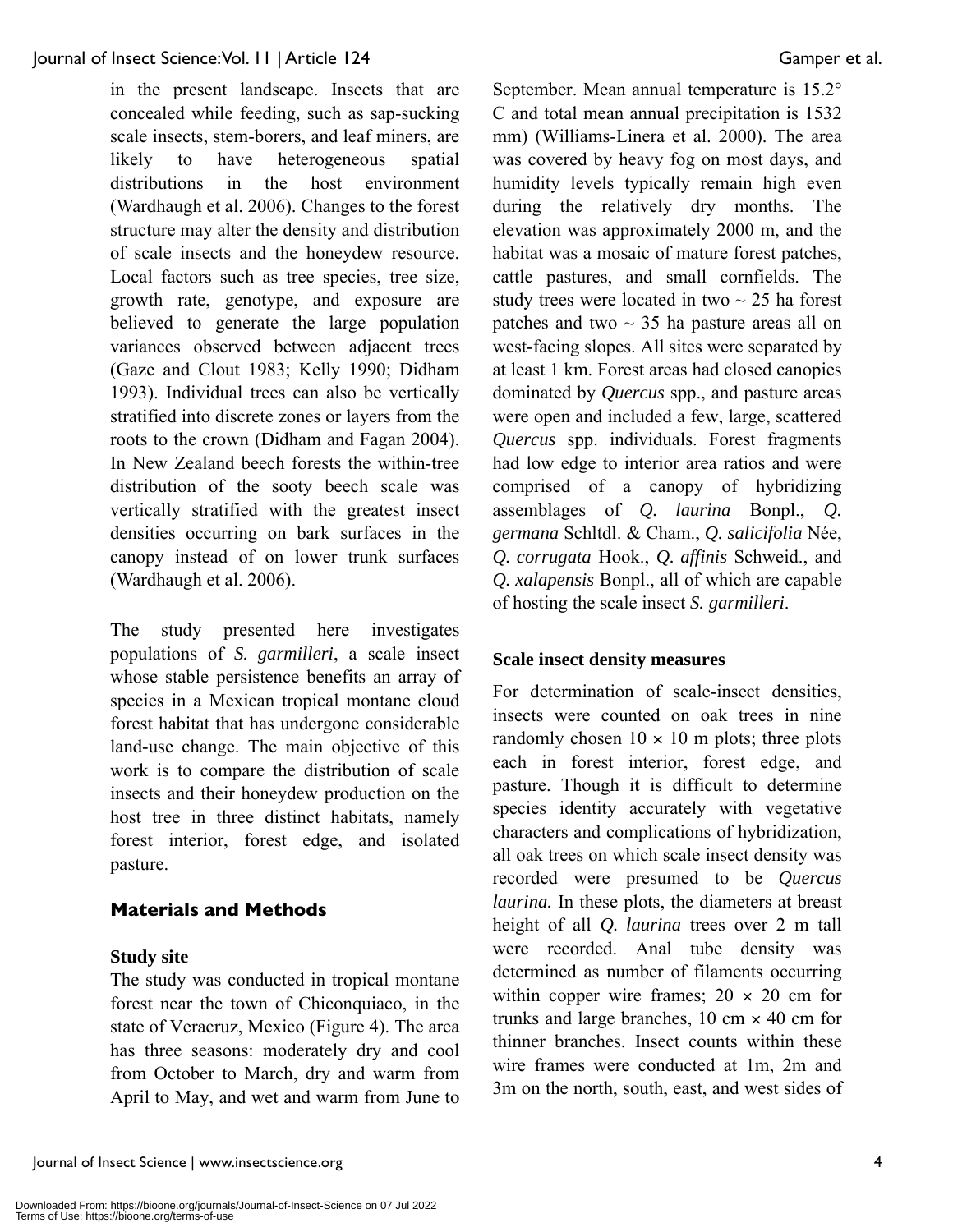the tree for a total of 12 measurements per tree. Other studies in New Zealand have shown that 90% of filaments are connected to feeding larvae (Moller and Tilley 1989), so anal-tube presence was taken as a proxy for insect presence. It is not specifically known whether the presence of an anal filament indicates that *S. garmilleri* is actually alive. Anal filaments producing honeydew were assumed to be attached to living insects. Filaments without drops may still be connected to a living insect, albeit not producing honeydew at the time. The number of filaments with honeydew drops within each frame was also recorded. To determine the overall insect density, we used the sum of the 12 insect counts per each 400 cm<sup>2</sup> sample frame for a total of  $4800 \text{ cm}^2$  sampled. On the basis of diameters at breast height measurements, these trees were categorized as small (5-28.6 cm), medium (29-46.3 cm), or large (48.9-83 cm); each category included roughly equal numbers of trees when averaged over the three habitats. Pasture areas only included small and medium sized trees, whereas forest and forest edge habitats included oaks in all size classes. Insect density data were not normally distributed, but population distributions were uniform among samples. Kruskal–Wallis nonparametric comparison tests were used to determine whether tree height, aspect, and tree-diameter size class affected density of scale insects. Multiple comparison tests were conducted on pair wise differences among groups. Type I error across tests was controlled by the Holm's sequential Bonferroni approach.

#### **Anal filament and honeydew drop measures at observation trees**

Forty observational trees were chosen for the study; ten at each of two forest sites and two pasture sites. All sites were separated by at least 1 km. All observation trees harbored colonies of scale insects producing honeydew, although not every tree at each site had such colonies. Each individual tree was observed on four occasions, divided evenly among morning and afternoon periods between March 2002 and May 2002. Observation times for each tree were randomized. At each tree, 10 scale insects producing honeydew on the lower trunk of the observation tree were randomly chosen, and sugar concentration and volume of the exposed honeydew drop were recorded in addition to the anal filament length ( $n = 1600$ ). Honeydew drop volume was measured with 15 μl microcapillary tubes (Drummond Scientific Company, www.drummondsci.com). A hand-held refractometer (Bellingham & Stanley, www.bellinghamandstanley.com) designed for volumes as small as  $0.5$   $\mu$ l was used to measure sugar concentration in honeydew. The presence of amino acids in honeydew may contribute to the refractive index, but this effect was considered negligible (Inouye et al. 1980). Refractivity is a reliable measure of the sugar concentration of honeydew drops (Grant and Beggs 1989). Only honeydew from ground level to 3 m was sampled. Ambient air temperature and relative humidity were also recorded when measurements were made. Lengths of scale insect anal filaments were measured using a digital caliper.

Independent-samples *t*-tests were used to test for differences in anal filament length by habitat type. Correlation analysis was used to examine the relationships among sugar concentration, honeydew volume, relative humidity, temperature, and anal-tube length.

#### **Anal filament growth rate at observation trees**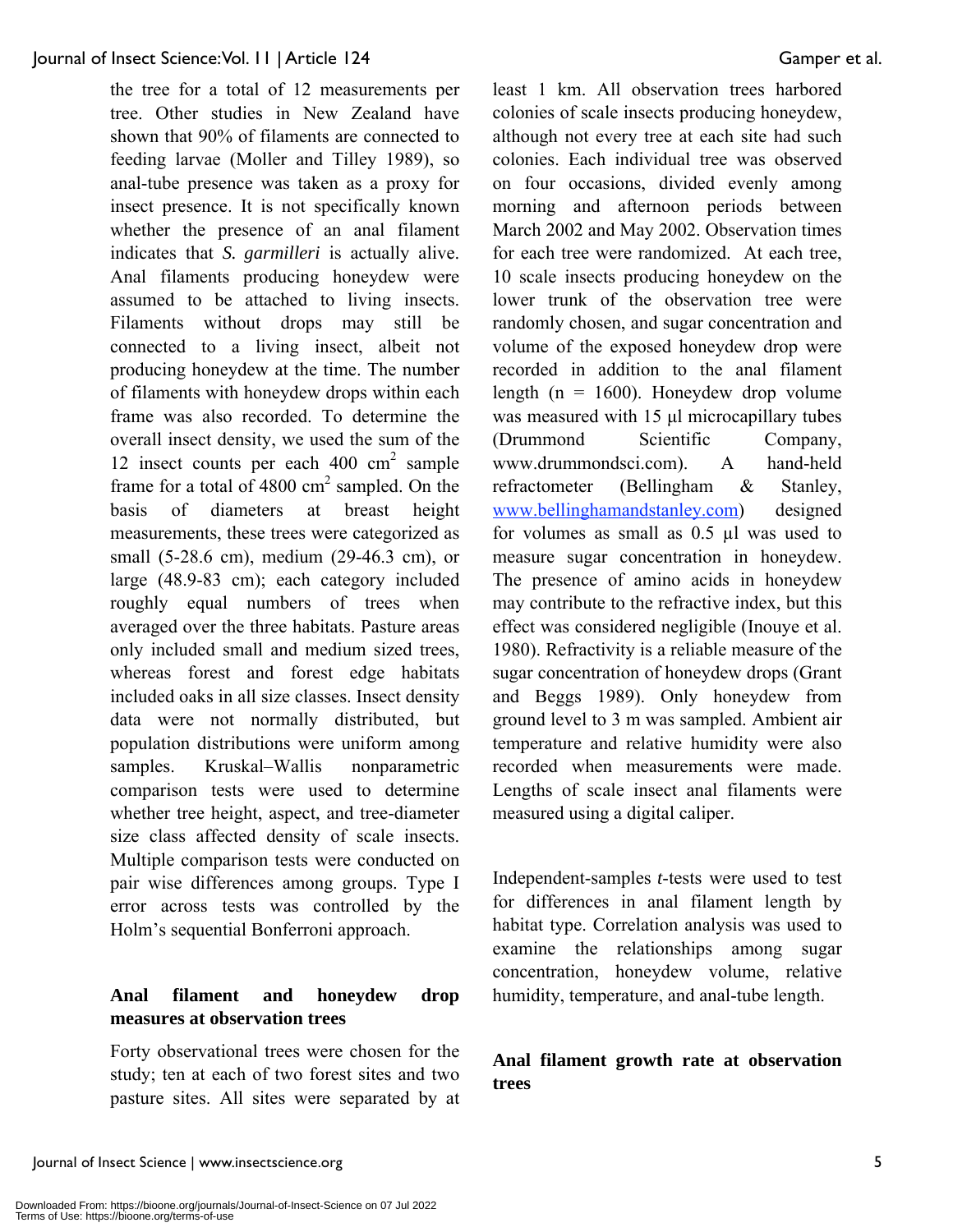Half of the original 40 observation trees were randomly chosen as experimental trees for examination of anal tube growth rate. At each tree 12 scale insects were individually marked with colored pins just above their position on the tree. The anal filaments originating from scale insects were measured using digital calipers and were then experimentally removed on 25 April 2002. Only insects producing honeydew drops at initiation of the experiment were chosen for study to ensure that living insects were marked. The following day anal filaments were re-measured and average growth over a 24 hour time period was calculated. Correlations between the original length of each anal tube and its rate of re-growth were calculated. Independentsamples *t*-tests were used to test for differences in tube growth between pasture and forest. Some originally marked insects were not recovered during the re-measurement period due to pin drop from oak trunks.

## **Results**

#### **Scale insect density measures**

The overall mean number of anal filaments per 400 cm<sup>2</sup> frame was  $13.4 \ (\pm 20.5 \text{ SD})$ . The mean percentage of productive scale insects (filaments with honeydew drops/total number of anal filaments) at the time of sampling per 400 cm<sup>2</sup> was  $36.4\%$  ( $\pm$  34.2 SD). Because the presence of a honeydew drop may be influenced by wind or rain, this figure may be an underestimate. We therefore used anal-tube densities as the measure of scale insect abundance.

We found no significant difference in anal tube density among the four aspects (north, south, east, and west) in any habitat  $(p > 0.05$ in all cases; Kruskal-Wallis test). The density of insects among the three trunk heights was

not significantly different in edge habitat ( $\chi^2$  = 0.70,  $p = 0.71$ ) or in the pasture area  $(\chi^2 =$ 0.001,  $p = 0.99$ ), although there was a significant difference in forest habitat ( $\chi^2$  = 10.98,  $p \leq 0.01$ ). Trees in the forest had greater densities of scale insects at three meters height in comparison to lower heights (Figure 5).

Anal-tube density was highest in the pasture area ( $\bar{x}$  = 16.5,  $\pm$  30.9 SD), followed by edge trees ( $\bar{x}$  = 14.8,  $\pm$  18.4 SD) and forest trees (  $\bar{x}$  = 10.5,  $\pm$  14.9 SD). These differences were not significant (*p* > 0.05 in all cases; Kruskal-Wallis test). The three tree diameter classes differed significantly in median scale-insect densities  $(\chi^2 = 7.91, p < 0.05)$ . Smaller trees harbored greater densities of scale insects than did medium and large trees (Figure 6). Multiple comparison tests revealed the small and medium diameters at breast height classes differed significantly ( $p < 0.05$ ), as did the small and large classes  $(p \leq 0.05)$ . The medium size class did not differ significantly from the large class ( $p = 0.831$ ).

## **Anal filament and honeydew drop measurements**

On average, scale insects associated with forest trees had longer anal filaments than those on forest edges or in pastures. Independent-samples *t*-tests revealed that habitats differed significantly in scale insect anal-tube length; mean tube length was on average 5.2 mm greater in forest than in

**Table 1.** Means, standard deviations, minimum and maximum values for honeydew-drop volume, sugar concentrations, and anal-tube lengths for scale insects (*Stigmacoccus garmilleri)* on oaks in forest (n = 756) and pasture habitats (n = 762) of Chiconquiaco, Mexico. Independent-samples *t*-tests revealed that habitats differed significantly in anal-tube length; however habitats did not differ significantly in sugar concentrations or volume of honeydew.

| <b>Variables</b> | <b>Habitat</b> |     | <b>Mean</b> | Min  | Max   | SD    |       |          |
|------------------|----------------|-----|-------------|------|-------|-------|-------|----------|
| Volume $(uI)$    | Forest         | 756 | 0.64        | 0.11 | 4.5   | 0.53  | 0.495 | 0.387    |
|                  | Pasture        | 762 | 0.65        | 0.11 | 11.11 | 0.66  |       |          |
| Sugar $(\%)$     | Forest         | 756 | 33.07       |      | 80    | 17.67 | 1.278 | 0.387    |
|                  | Pasture        | 762 | 34.24       |      | 100   | 18.02 |       |          |
| Tube Length (mm) | Forest         | 756 | 32.07       |      | 100   | 17.77 | 5.862 | $*0.003$ |
|                  | Pasture        | 762 | 27.07       |      | 127   | 16.75 |       |          |

\*Significant at the 0.01 level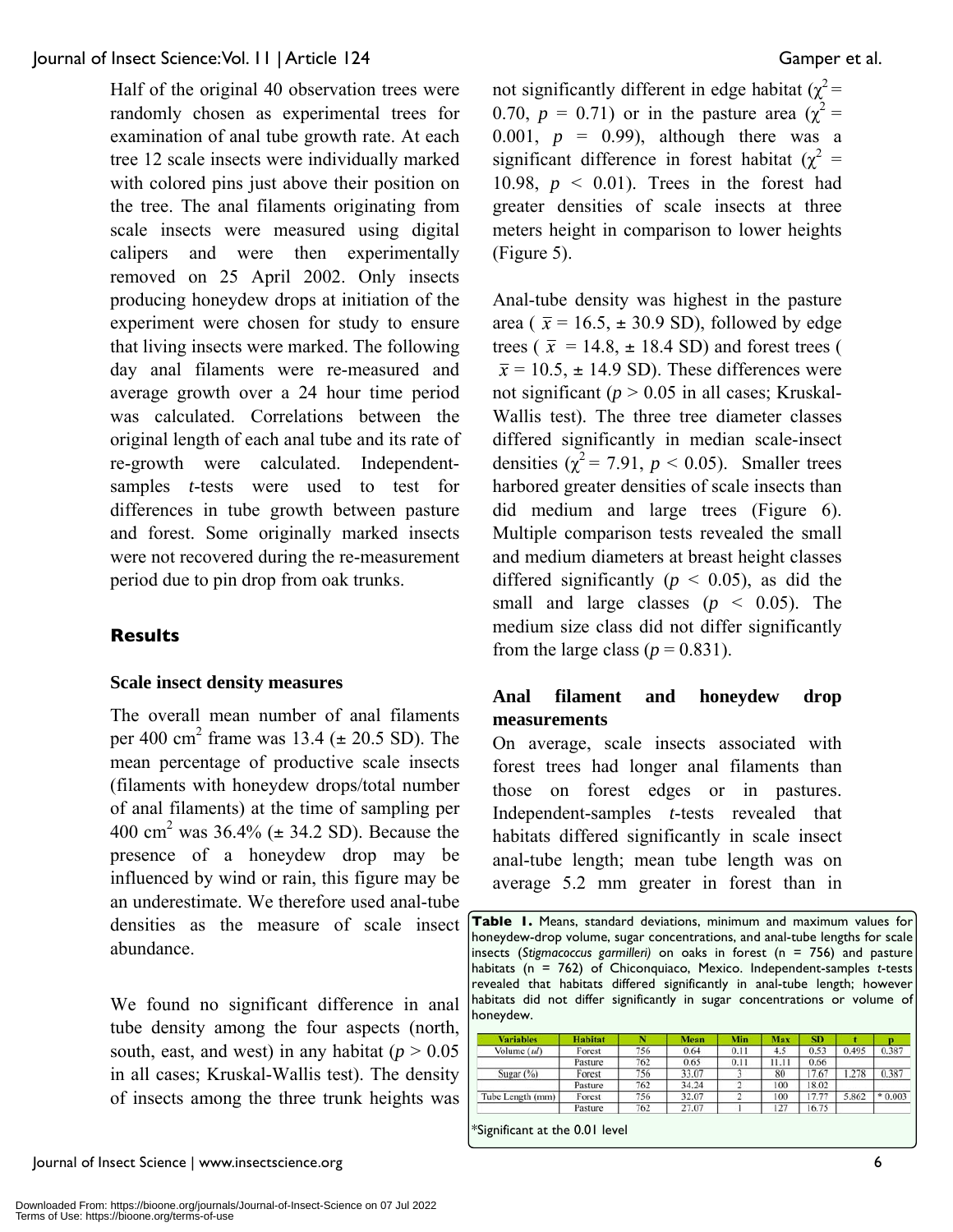**Table 2.** Spearman's correlation coefficients were calculated for the predictive strength of the recorded variables (temperature, relative humidity, drop volume, sugar concentration, and anal-tube length). Data were combined from 20 forest trees and 20 trees located in pasture habitat in Chiconquiaco, Mexico. In all, 1518 insects producing honeydew were examined, and data on temperature and humidity were recorded when sugar concentration, drop volume, and tube length were measured.

|             | Temperature Humidity |           | Volume   | % Sugar |
|-------------|----------------------|-----------|----------|---------|
| Humidity    | $-0.659*$            |           |          |         |
| Volume      | $-0.045$             | $-0.107*$ |          |         |
| % Sugar     | $0.418*$             | $-0.702*$ | $0.219*$ |         |
| Tube length | $-0.047$             | 0.003     | $0.122*$ | 0.035   |

\*Significant at the 0.005 level.

pasture areas (Table 1). Habitats did not differ significantly in sugar concentrations or in the volume of honeydew (Table 1).

Correlation analysis was used to examine the relationships among sugar concentration, honeydew volume, relative humidity, temperature, and anal-tube length (Table 2; Figures 7, 8). The Bonferroni approach was used to control for Type I error across the 10 correlations; a *p* value of less than 0.005 was required for significance. The results show that 6 out of 10 correlations were statistically significant. Honeydew-drop sugar concentrations were positively correlated with increases in temperature (Figure 7) and negatively correlated with relative humidity (Figure 8).

#### **Anal filament growth**

Prior to removal of anal-tube filaments, scale insects used for measurements of anal-tube regrowth had a mean anal-tube length of 33.56 mm, with a large standard deviation of 20.84 mm. Twenty-four hours after anal filaments were removed the new filaments had reached a mean length of 3.89 mm  $(\pm 1.59)$ SD). An independent-sample *t*-test, not assuming equal variances, revealed that that forest and pasture trees differed in both original mean tube length and mean tube length 24 hours after tube removal. Insects in forest trees had significantly longer original

anal filaments than did those in pasture trees  $(t_{115} = -3.81, p < 0.01)$ , and those in pasture trees had significantly higher rates of analtube regrowth  $(t_{193} = -2.09, p < 0.05)$ . The correlation between rate of regrowth and original length was low (Pearson correlation coefficient;  $r = 0.056$ ) and not statistically significant ( $p = 0.416$ ).

#### **Discussion**

Data reported here reveal differences in the biology of scale insects depending on habitat type. In Chiconquiaco and in many other areas of Mexico, highland tropical forest habitat exists in a landscape dominated by pasture. The maintenance of key food resources like scale-insect honeydew in these disturbed habitats can be important to maintaining the animal community and critical landscape-level processes.

#### **Scale insect distribution**

Knowledge of the spatial distribution and abundance of *S. garmilleri* within host trees is essential to understanding how land-use change can affect biotic insect-plant interactions, which in turn can modify forest dynamics. Populations of *S. garmilleri* are ideal for testing within-tree heterogeneity in herbivore densities because feeding instars are embedded and sedentary within the bark of the tree, and their spatial distribution is not a transitory phenomenon as it would be in the evaluation of free-living herbivores. There is strong evidence of a stationary spatial distribution in beech scale insects, which share similar natural history characters with *S. garmilleri*, over time periods of several months to one year (Kelly et al. 1992; Murphy and Kelly 2003).

Variables that might affect the distribution of scale insects within single trees include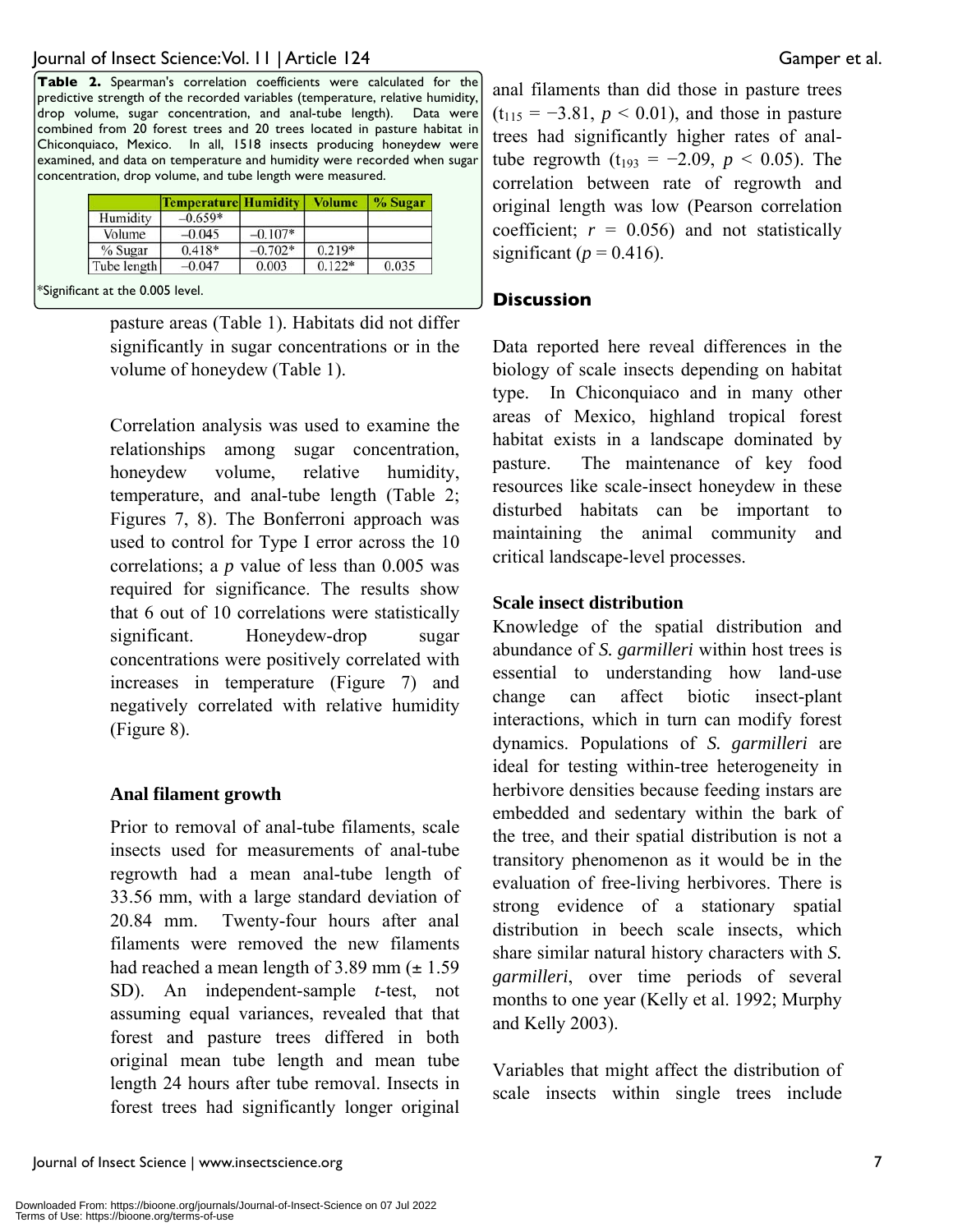altitude, host species, exposure to sunlight, aspect (north, south, east, west), trunk diameter, and possibly region (Kelly 1990; Dungan and Kelly 2003). Crozier (1981) found higher densities of scale insects on northern aspects of *Nothofagus solandri* trunks and hypothesized that higher mean temperatures on this side contributed to the effect. In agreement with Kelly (1990), aspect was not correlated with anal-tube density in our study. The varying slopes and corresponding microclimate created on tree trunks, irrespective of aspect, may have confounded the findings in this study.

Scale insect densities have been reported to be higher on edge-habitat trees in *Nothofagus* forests of New Zealand, although these differences were not quantified (Crozier 1981). In the present study, edge trees had greater densities of scale insects than forest areas, and densities were highest in pasture areas. Wardhaugh et al. (2006) recognized the greatest densities occurring occurred on bark surfaces in the canopy rather than on the trunk and on the lower rather than upper sides of the branches. Our findings suggest that trees in pasture areas and on the forest edge have dense colonies at all heights measured, whereas scale insect colonies in the forest interior had significantly greater numbers of scale insects at the highest height measured.

Tree size and scale insect densities were inversely related with small trees harboring the highest densities, supporting Wardhaugh (2006) who noted a decrease in scale insect density with increasing diameters at breast height or branch diameter. In contrast, Kelly (1990) found that intermediate-sized trees harbored significantly greater tube densities while the small trees and thin upper branches bore almost no scale insects. Even the thinnest branches of oak trees in Chiconquiaco were found to frequently harbor scale insects. Physiological differences between the insect species and/or tree species in the distinct geographic areas of New Zealand and Mexico may cause this difference.

Wardhaugh et al. (2006) discuss how insect density differences in relation to tree size may be driven by a positive correlation between bark thickness and diameter. A number of studies have found that the establishment of sap-sucking insects was influenced by bark characteristics (Geraud-Pouey et al. 2001). Oak trees that supported no scale insects on the trunk likely had a low availability of establishment sites. It is possible that newly created fissures were inhabited by scale insects because they were swiftly colonized by crawlers, the dispersal stage of *S. garmilleri*. Processes that result in cracking of the bark surface such as increased exposure to the sun (Nicolai 1986) or rapid/released growth are both processes that are more predominant after deforestation of nearby trees. Forest loss and land use change may increase the number of available establishment sites within remaining trees.

#### **Honeydew volume/concentration**

The highest honeydew sugar concentrations were found when humidity was low and temperature high. In warm sun, droplets become more concentrated as water evaporates. In forests of New Zealand, morning sugar concentrations were lower because less water had evaporated from the honeydew. Honeydew was more concentrated on hot days with dry winds (Dungan and Kelly 2003). This was not always the case in our study area; afternoons were often characterized by an increase in fog and mist and a decrease in temperature. A dynamic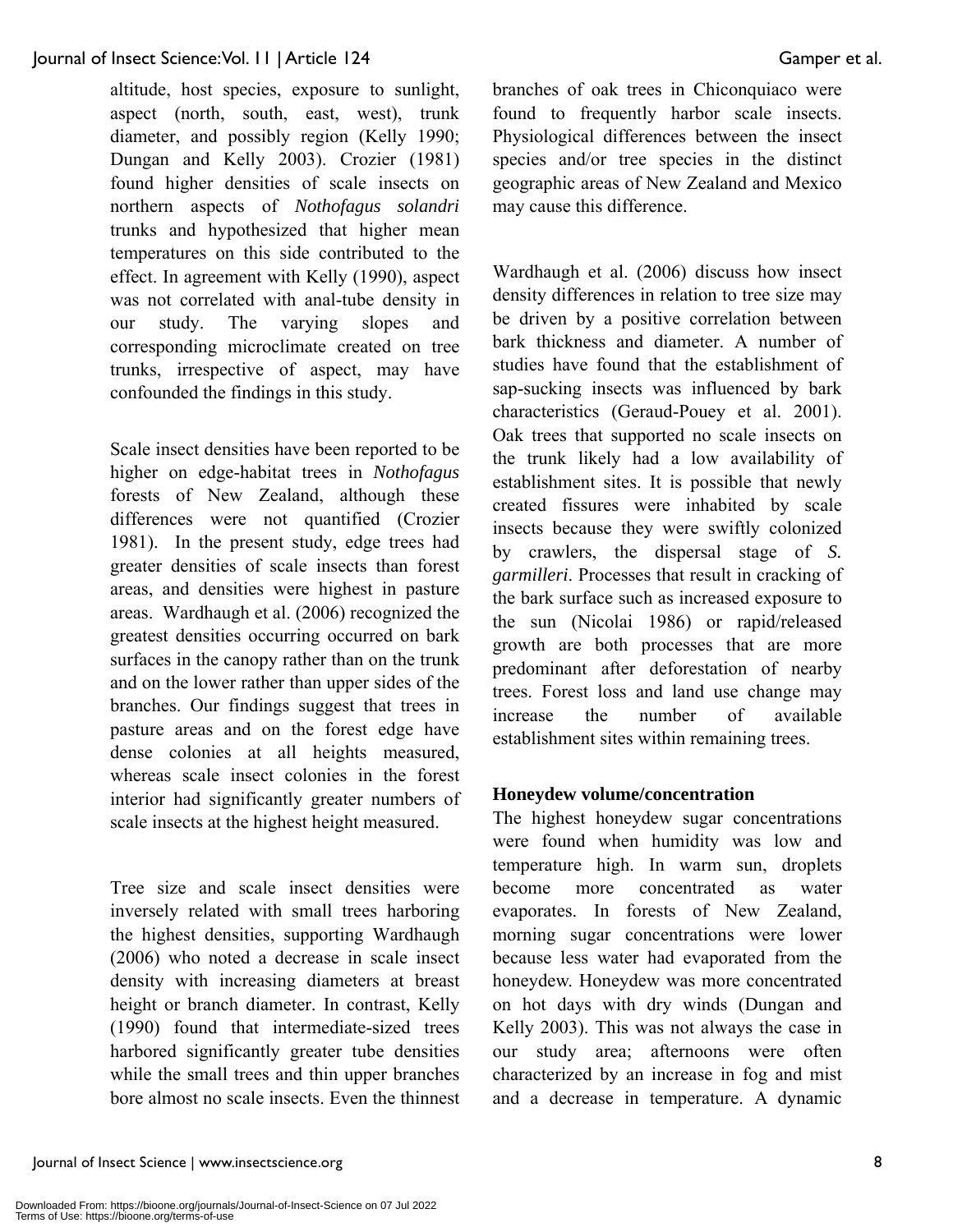model by James et al. (2007) of honeydew droplet production by sooty-beech scale insects predicts different types of behavior depending on local environmental conditions. Honeydew droplets are highly concentrated in dry conditions with high evaporation rates, complicating further excretion resulting in cessation of droplet formation. In humid conditions, droplet formation continues indefinitely (James et al. 2007).

Dungan et al. (2007) found that rates of production were significantly related to environmental conditions over the hours preceding measurement, with air temperature and air saturation deficit averaged over the preceding 24 and 12 hours, respectively. The contribution of temperature and humidity to variability in honeydew production illustrates a strong influence of environmental conditions. On average, pasture areas were warmer and less humid than forested areas. The lack of significant differences in this study among habitats in honeydew sugar concentration and volume does not rule out effects by changes in land management practices on honeydew production by scale insects. Due to the temporal variability of these environmental conditions, monitoring insects and honeydew production simultaneously in the varying habitats is suggested for future studies.

#### **Anal filaments**

The finding of significantly longer anal filaments in forest trees compared to pasture trees may have been due to greater exposure of the pasture trees to winds and rain, which can break filaments. Filaments also may be broken by wasps (Moller and Tilley 1989) or birds (Greenberg et al. 1993; Latta et al. 2001) feeding on the honeydew. Filament breakage inside protective netting placed around *S.* *garmilleri* colonies in Chiapas, Mexico, was only 30%,compared to 70% in an unprotected sample during the same period (Greenberg et al. 1993). In Chiconquiaco birds occasionally broke filaments while feeding on honeydew, and cows were observed rubbing against pasture trees, contributing to breakage low on the tree trunks in pasture areas.

In the present study, re-growth of broken filaments on scale insects occurred at an average rate of 4 mm per 24 hours, a previously undocumented phenomenon. A tube of average length can therefore be replaced within about seven days, assuming a constant growth rate. Breakage is apparently not detrimental to the insects; they can produce a tube long enough to secrete honeydew drops within 24 hours. The higher rate of tube growth in pasture trees than in forest trees may be attributable to higher temperatures and greater sunlight availability.

## **Conclusions**

Scale insect honeydew is an important food source for many organisms inhabiting montane cloud forests (Gamper and Koptur 2010). Honeydew is particularly essential for nectar feeding organisms when nectar resources are scarce (Murphy and Kelly 2003). Changes in availability and distribution of honeydew could have profound effects on a large community of other organisms.

Examination of the distribution of scale insects in this system indicates that mosaics of forest and pasture provide good habitat for *S. garmilleri*. The great abundance of honeydew on scattered pasture trees may be of particular importance in this region. Scattered pasture trees have been found to be keystone structures because of the disproportionally large ecosystem services they provide relative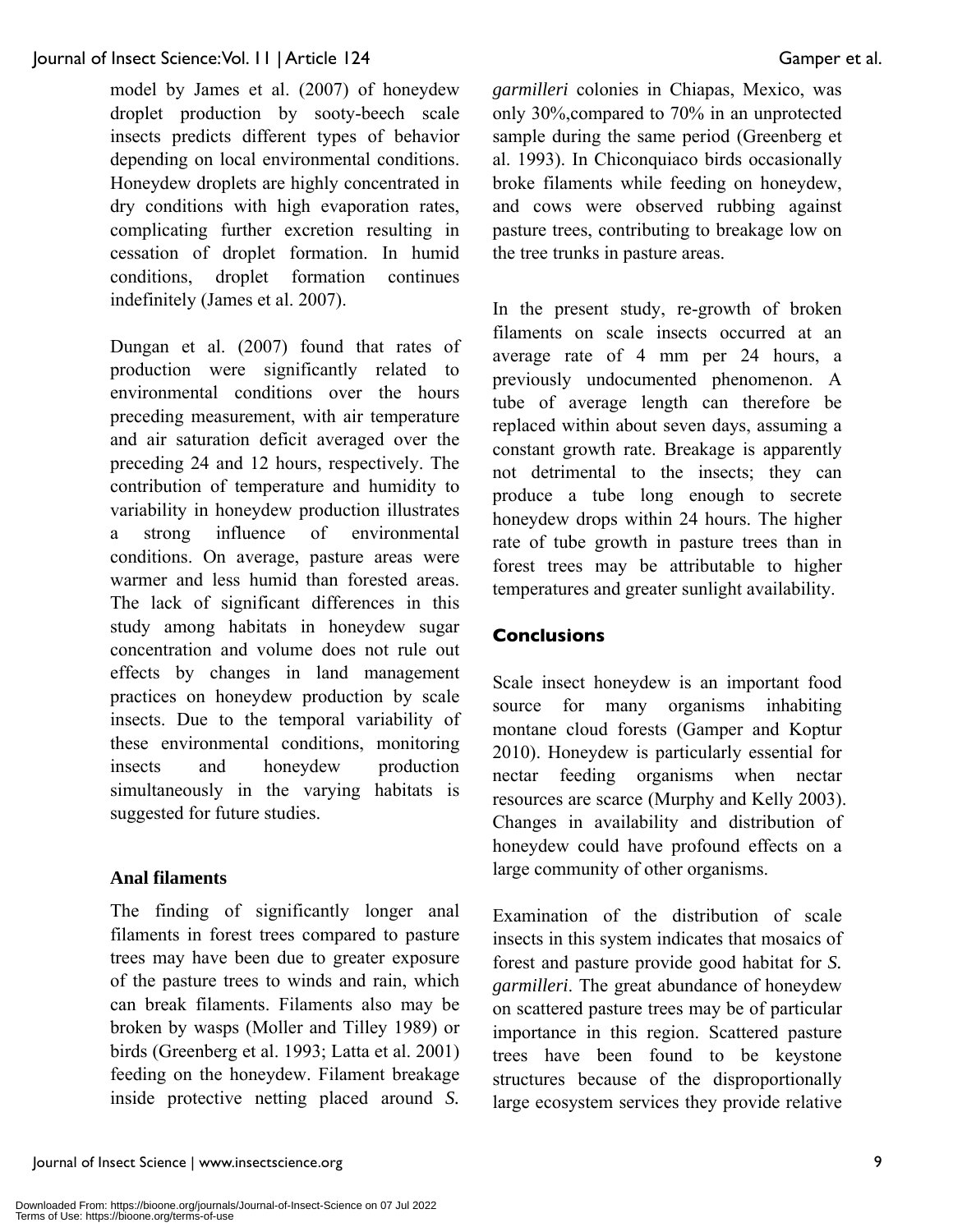to the area they occupy, in addition to the maintenance of habitat and connectivity to other habitat types (Manning et al. 2009). Scattered trees are threatened in many places, making appropriate levels of tree regeneration and preclusion of premature mortality of mature trees essential for maintaining these trees within landscapes (Gibbons et al. 2008). Despite the benefits of habitat and food resources to other organisms, increases of scale insects on scattered pasture and forest edge trees may induce physiological stress, transform forest growth dynamics, and decrease reforestation potential (Gamper, in prep).

The spatial distribution of scale insect populations on trunks and branches of trees of increasing diameters at breast height may indicate a strong temporal component to the spatial dynamics of scale insects driven by changing host tree phenology. Future studies on phytophagous insects infesting large host trees should consider more explicitly changes in population dynamics both spatially and temporally (Wardhaugh et al. 2006). In order to detect interactions between tree size and location (interior, edge, pasture), future experimental design should incorporate information on geographic location, with accompanying scale insect density and other descriptive attributes for a thorough, spatiallyexplicit statistical analysis.

Understanding more about the dispersal of scale insects and potential genetic predisposition for some individual trees to be more susceptible to scale insect populations may also be fundamental in understanding how they will be distributed in a changing landscape, and how the modifications of the landscape will alter their distribution. In cases of dispersal limitation, isolated pasture trees could lead to deleterious changes in the insect population genetic structure. These potential directions for future research may yield insight into unanswered questions about this important food resource in tropical montane cloud forests.

#### **Acknowledgements**

The authors thank G Williams–Linera for help with field logistics. Species determination of scale insects was aided by P Gullan and C Hodgson, mites by C Welbourn, and oaks by M Peralta Méndez. Thanks to V Ruiz Mandoval, C Díaz Castelazo, M Cuautle, S Jimenez, and M Ferrer for field assistance, C Brown for photography, B Saffell for site map, and EPA Fellowship U916078 for funding. This is contribution number 206 to the Tropical Biology program at Florida International University.

#### **References**

Bubb P, May I, Miles L, Sayer J. 2004. *Cloud Forest Agenda*. UNEP-WCMC – World Conservation Monitoring Centre.

Crozier LR. 1981. Beech honeydew: forest produce. *New Zealand Journal of Forestry* 26: 200-209.

Didham RK. 1993. The influence of honeydew on arthropods associated with beech trees in New Zealand. *New Zealand Natural Sciences* 20: 47-53.

Didham RK, Fagan LL. 2004. Forest Canopies. In: Burley J, Evans J, Youngquist J, Editors. *Encyclopedia of Forest Sciences*. pp. 68-80. Academic Press.

Dungan RJ, Kelly D. 2003. Effect of host-tree and environmental variables on honeydew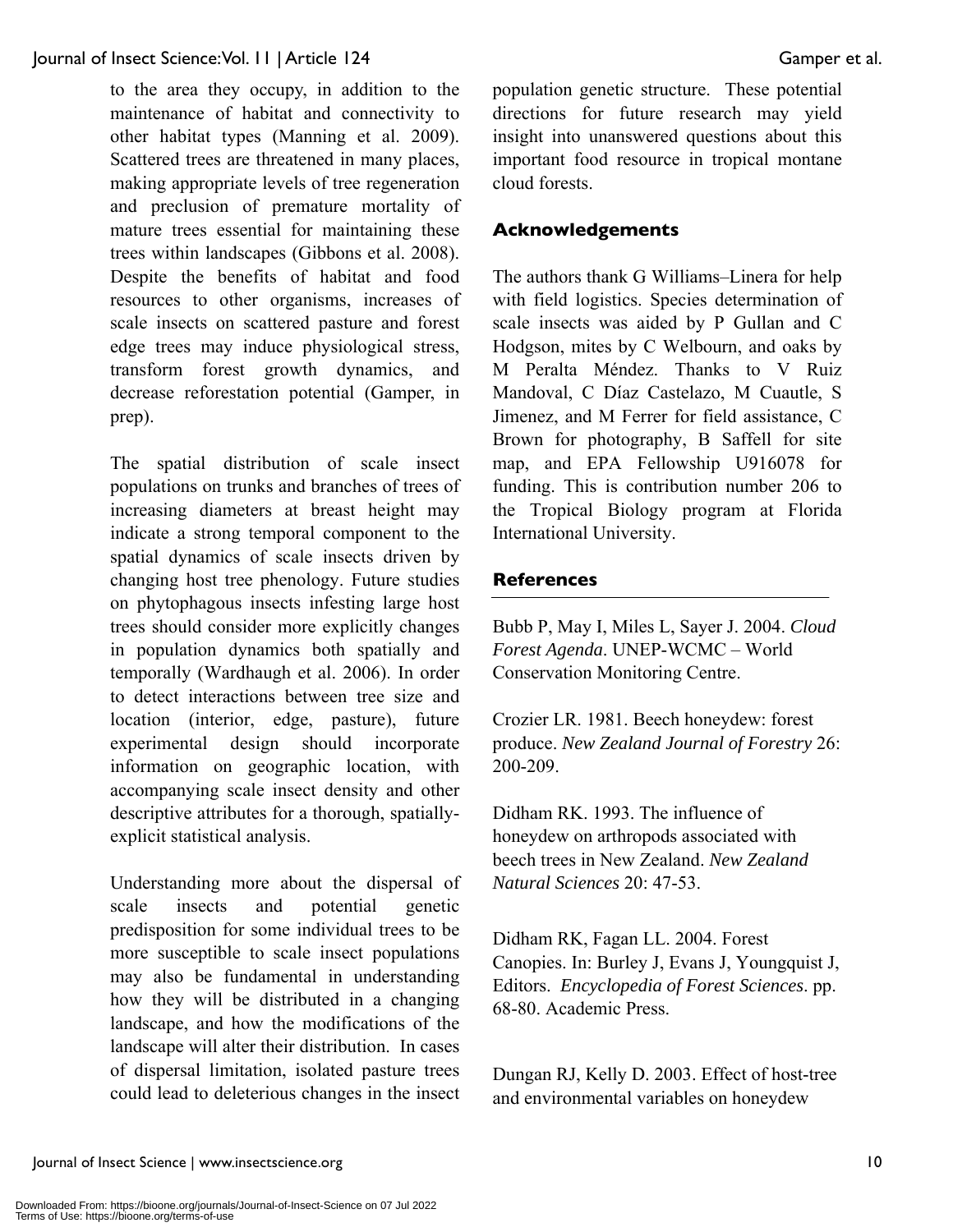production by scale insects (*Ultracoelostoma* sp.) in a high elevation *Nothofagus solandri* forest. *New Zealand Journal of Ecology* 27: 169-177.

Dungan RJ, Kelly D, Turnbull M. 2007. Separating host-tree and environmental determinants of honeydew production by *Ultracoelostoma* scale insects in a *Nothofagus* forest. *Ecological Entomology* 32: 338-348.

Ewers RM, Didham RK. 2006. Confounding factors in the detection of species responses to habitat fragmentation. *Biological Reviews* 81: 117-142.

Foldi I. 1995. Margarodidae du Mexique (Hemiptera: Coccoidea). *Annales de la Société Entomologique de France (Nouvelle Série)* 31: 165-178.

Gamper H, Koptur S. 2010. Honeydew foraging by birds in tropical montane forests and pastures of Mexico. *Journal of Tropical Ecology* 26: 335-341.

Gaze PD, Clout MN. 1983. Honeydew and its importance to birds in beech forest of the South Island, New Zealand. *New Zealand Journal of Ecology* 6: 33-37.

Geraud-Pouey F, Chirinos DT, Romay G. 2001. Physical effect of exfoliation of guava tree bark on *Capulinia* sp. near to *jaboticabae* von Ihering (Hemiptera: Eriococcidae). *Enotomotropica* 16: 21-27.

Gibbons P, Lindenmayer DB, Fisher J, Manning AD, Weinberg A, Seddon J, Ryan P, Barrett G. 2008. The future of scattered trees in agricultural landscapes. *Conservation Biology* 22: 1309-1319.

Grant WD, Beggs JR. 1989. Carbohydrate analysis of beech honeydew. *New Zealand Journal of Zoology* 16: 283-288.

Greenberg R, Caballero CM, Bichier P. 1993. Defense of homopteran honeydew by birds in the Mexican highlands and other warm temperate forests. *Oikos* 68: 519-524.

Gullan PJ, Kosztarab M. 1997. Adaptations in scale insects. *Annual Review of Entomology* 42: 23-50.

Hodgson C, Gamper H, Bogo A, Watson G. 2007. A taxonomic review of the Margarodoid genus *Stigmacoccus* Hempel (Hemiptera: Sternorrhyncha: Coccoidea: Stigmacoccidae), with some details on their biology. *Zootaxa* 1507: 1-55.

Inouye DW, Favre ND, Lanum JA, Levine DM, Meyers JB, Roberts FC, Tsao FC, Wang Y. 1980. The effects of non-sugar nectar constituents on nectar energy content. *Ecology* 61: 992-996.

James A, Dungan R, Plank M, Ito R. 2007. A dynamical model of honeydew droplet production by sooty-beech scale insects (*Ultracoelostoma* spp.) in New Zealand *Nothofagus* forest. *Ecological Modeling* 209: 323-332.

Kelly D. 1990. Honeydew density in mixed *Nothofagus* forest, Westland, New Zealand. *New Zealand Journal of Botany* 28: 53-58.

Kelly D, Stirling DJ, Hunt GR, Newell CL, Jarvis CE. 1992. Honeydew standing crop and production over 24 hours in *Nothofagus solandri* forest in Canterbury. *New Zealand Journal of Ecology* 16: 69-75.

Latta SC, Gamper HA, Tietz JR. 2001.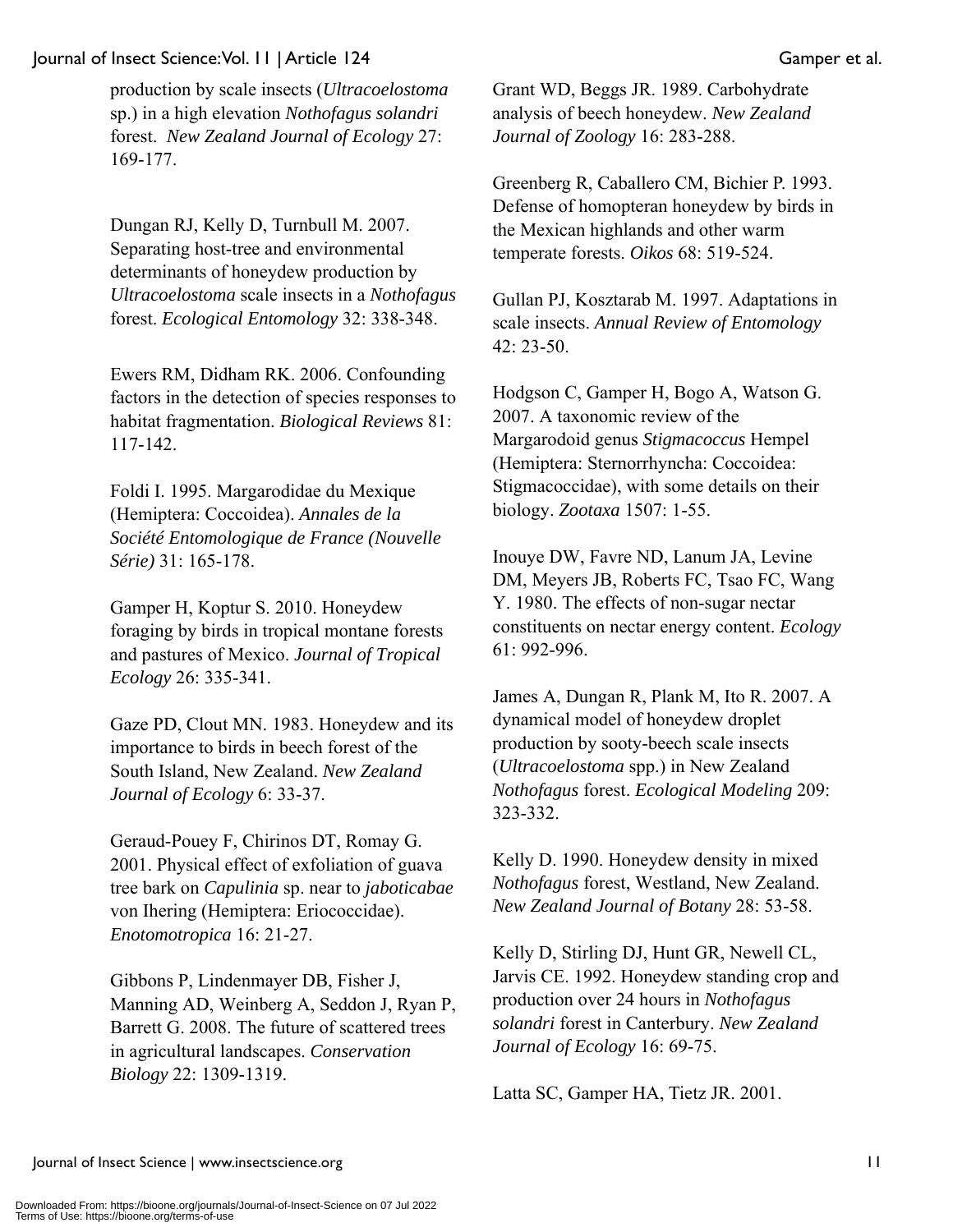Revising the convergence hypothesis of avian use of honeydew: evidence from Dominican subtropical dry forest. *Oikos* 93: 250-259.

Laurance WF. 2002. Hyperdynamism in fragmented habitats. *Journal of Vegetation Science* 13: 595-602.

Malanson GP, Wang Q, Kupfer JA. 2007. Ecological processes and spatial patterns before, during and after simulated deforestation. *Ecological Modeling* 202: 397- 409.

Manning AD, Gibbons P, Lindenmayer DB. 2009. Scattered trees: a complementary strategy for facilitating adaptive responses to climate change in modified landscapes? *Journal of Applied Ecology* 46: 915-919.

Markham A. 1998. Potential impacts of climate change on tropical forest ecosystems. *Climatic Change* 39: 141-143.

Moller H, Tilley JAV. 1989. Beech honeydew: seasonal variation and use by wasps, honeybees and other insects. *New Zealand Journal of Zoology* 16: 289-302.

Morales CF. 1991. Margarodidae (Insecta: Hemiptera). In: Crosby T, Editor. *Fauna of New Zealand Ko te Aitanga Pepeke o Aotearoa*. FNZ 21. Available online, www.landcareresearch.co.nz/research/biosyste matics/invertebrates/faunaofnz/

Murphy DJ, Kelly D. 2003. Seasonal variation in the honeydew, invertebrate, fruit and nectar resource for bellbirds in a New Zealand mountain beech forest. *New Zealand Journal of Ecology* 27: 11-23.

Nicolai V. 1986. The bark of trees: thermal properties, microclimate and fauna. *Oecologia* 69: 148-160.

 Ramirez-Marcial N, Gonzalez-Espinosa M, Williams-Linera G. 2001. Anthropogenic disturbance and tree diversity in Montane Rain Forests in Chiapas, Mexico. *Forest Ecology and Management* 154: 311-326.

Wäckers F. 2000. Do oligosaccharides reduce the suitability of honeydew for predators and parasitoids? *Oikos* 90: 197-201.

Wardhaugh CW, Blakely TJ, Greig H, Morris PD, Barnden A, Rickard S, Atkinson B, Fagan LL, Ewers RM, Didham RK. 2006. Vertical stratification in the spatial distribution of the beech scale insect (*Ultracoelostoma assimile*) in *Nothofagus* tree canopies in New Zealand. *Ecological Entomology* 31: 185-195.

Wardhaugh CW, Didham RK. 2006. Preliminary evidence suggests that beech scale insect honeydew has a negative effect on terrestrial litter decomposition rates in Nothofagus forests of New Zealand. *New Zealand Journal of Ecology* 30: 279-284.

Williams JR, Williams DJ. 1980. Excretory behaviour in soft scales (Hemiptera: Coccoidae). *Bulletin of Entomological Research* 70: 253-257.

Williams-Linera G, Devall MS, Alvarez-Aquino C. 2000. A relict population of *Fagus grandifolia* var. *mexicana* at the Acatlan Volcano, Mexico: structure, litterfall, phenology and dendroecology. *Journal of Biogeography* 27: 1297-1309.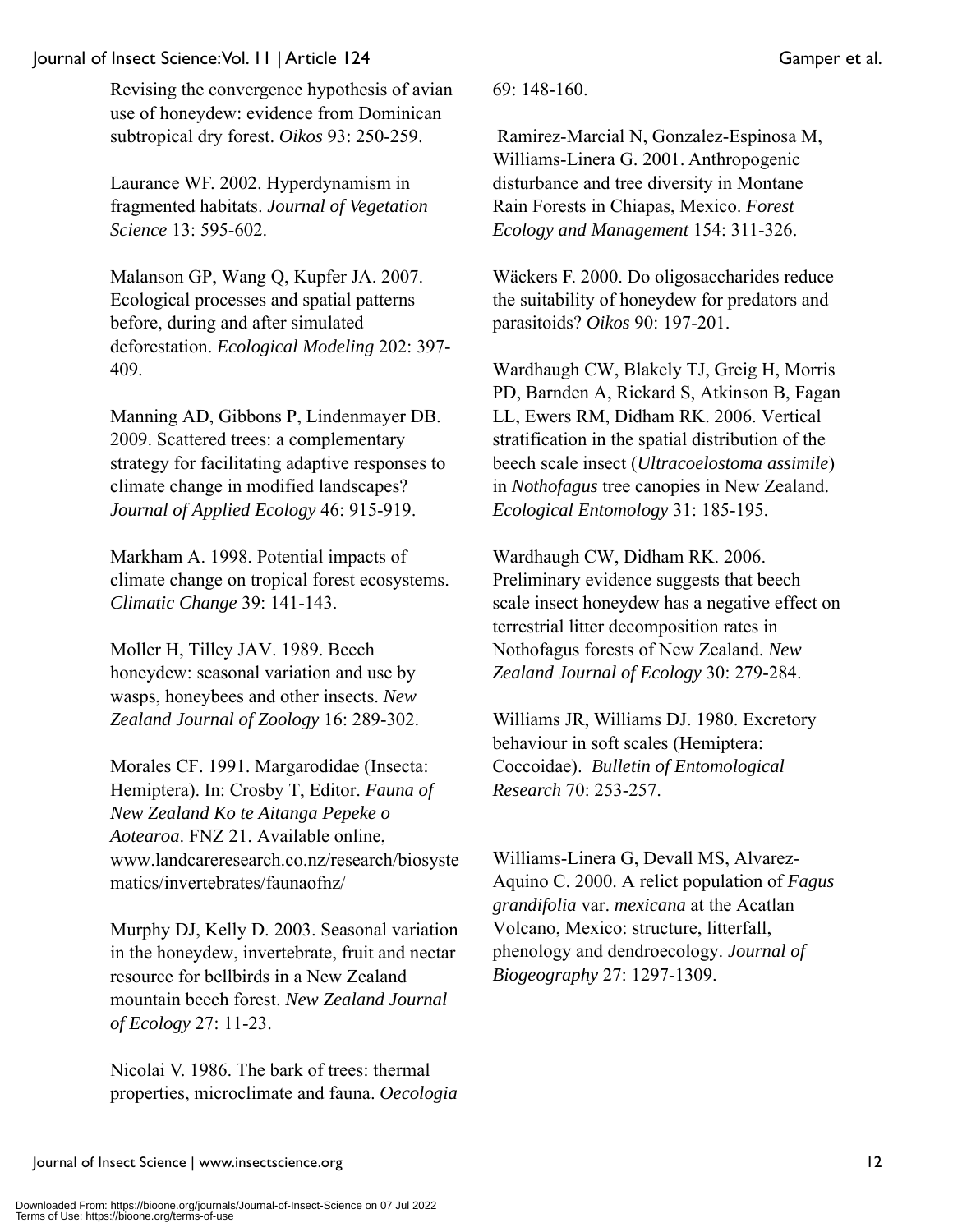

**Figure 1.** Hair-like anal filaments from scale insect *Stigmacoccus garmilleri* and drops of honeydew secreted from their ends (Chiconquiaco, Veracruz, Mexico). Scale insects are capable of reaching high densities on oak tree trunks and branches. High quality figures are available online.



Figure 3. Invertebrate species are known to feed on honeydew produced by scale insect *Stigmacoccus garmilleri* in tropical montane forests of central Veracruz, Mexico. (a) Mite (*Anystis* sp.) found foraging on a honeydew droplet and (b) Vespid wasp in flight consuming honeydew. High quality figures are available online.

Journal of Insect Science | www.insectscience.org 13



**Figure 2.** Winged adult male (*Stigmacoccus garmilleri*) mating with soft-bodied adult female. For approximately three weeks during their life cycle adults are found mating on the trunks of host trees (*Quercus* spp.) in tropical montane forests of central Veracruz, Mexico. High quality figures are available online.



**Figure 4.** The study was conducted in tropical montane forest near the town of Chiconquiaco, in the state of Veracruz, Mexico. High quality figures are available online.